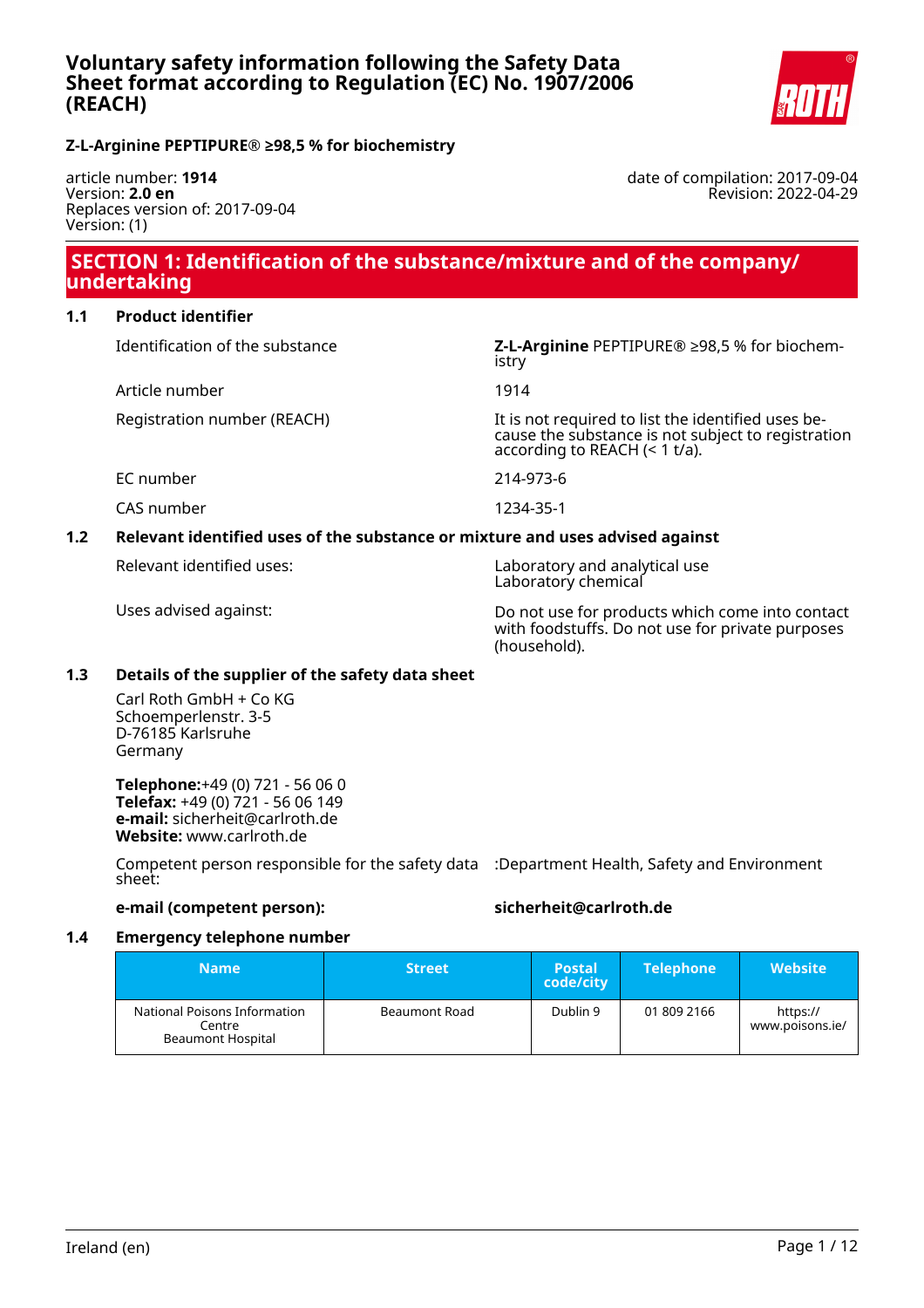

# **Z-L-Arginine PEPTIPURE® ≥98,5 % for biochemistry**

article number: **1914**

# **SECTION 2: Hazards identification**

**2.1 Classification of the substance or mixture**

### **Classification according to Regulation (EC) No 1272/2008 (CLP)**

This substance does not meet the criteria for classification in accordance with Regulation No 1272/ 2008/EC.

### **2.2 Label elements**

# **Labelling according to Regulation (EC) No 1272/2008 (CLP)**

not required

### **2.3 Other hazards**

**3.1 Substances**

### **Results of PBT and vPvB assessment**

According to the results of its assessment, this substance is not a PBT or a vPvB.

# **SECTION 3: Composition/information on ingredients**

| <b>Substances</b> |                          |
|-------------------|--------------------------|
| Name of substance | Z-L-Arginine             |
| Molecular formula | $C_{14}H_{20}N_{4}O_{4}$ |
| Molar mass        | 308,3 $9/_{mol}$         |
| CAS No            | 1234-35-1                |
| EC No             | 214-973-6                |

# **SECTION 4: First aid measures**

# **4.1 Description of first aid measures**



# **General notes**

Take off contaminated clothing.

### **Following inhalation**

Provide fresh air.

# **Following skin contact**

Rinse skin with water/shower.

### **Following eye contact**

Rinse cautiously with water for several minutes.

### **Following ingestion**

Rinse mouth. Call a doctor if you feel unwell.

# **4.2 Most important symptoms and effects, both acute and delayed**

Symptoms and effects are not known to date.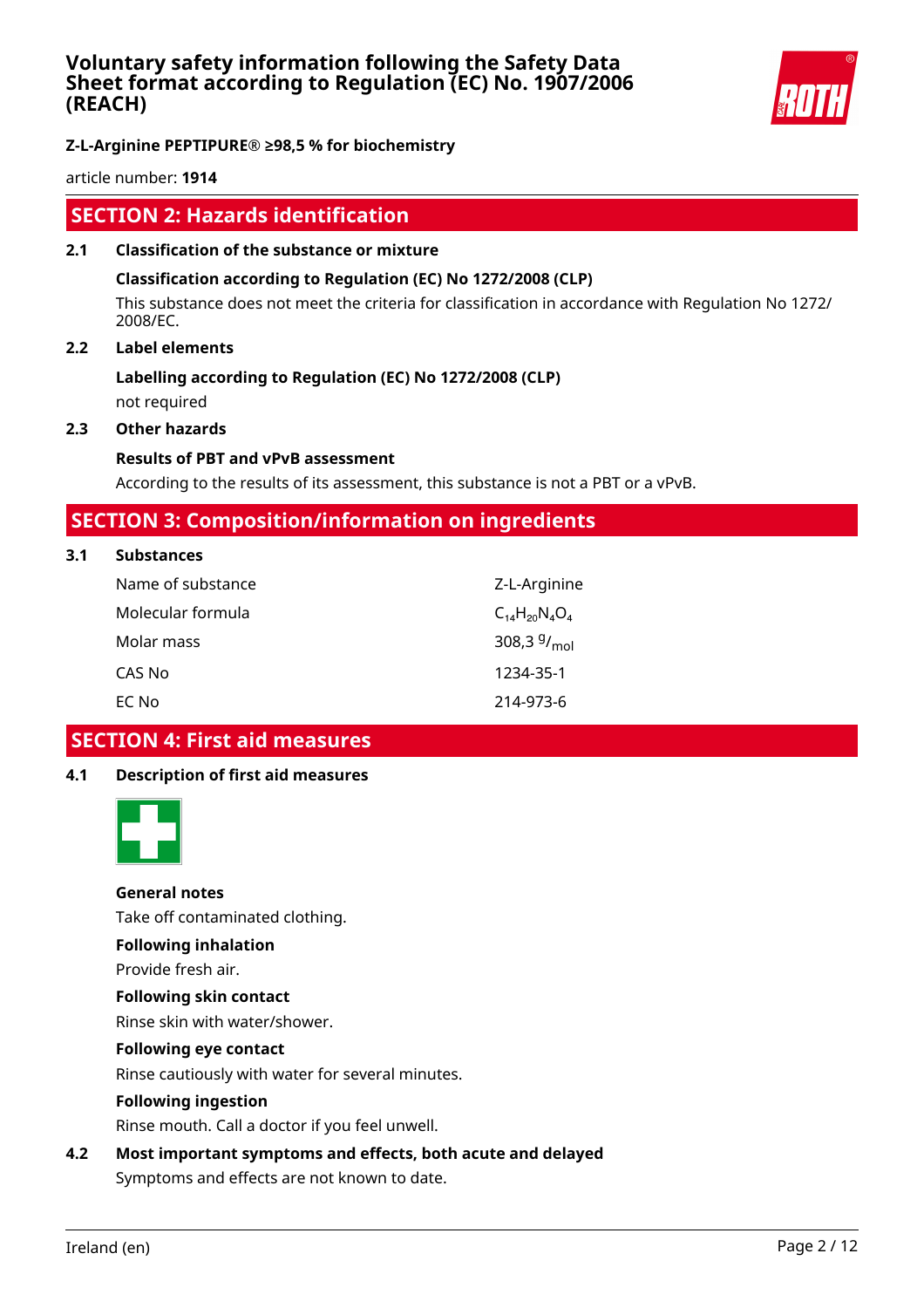

**Z-L-Arginine PEPTIPURE® ≥98,5 % for biochemistry**

article number: **1914**

# **4.3 Indication of any immediate medical attention and special treatment needed** none

# **SECTION 5: Firefighting measures**

### **5.1 Extinguishing media**



### **Suitable extinguishing media**

co-ordinate firefighting measures to the fire surroundings water, foam, dry extinguishing powder, ABC-powder

### **Unsuitable extinguishing media**

water jet

### **5.2 Special hazards arising from the substance or mixture**

Combustible.

### **Hazardous combustion products**

In case of fire may be liberated: Nitrogen oxides (NOx), Carbon monoxide (CO), Carbon dioxide (CO₂)

#### **5.3 Advice for firefighters**

In case of fire and/or explosion do not breathe fumes. Fight fire with normal precautions from a reasonable distance. Wear self-contained breathing apparatus.

# **SECTION 6: Accidental release measures**

### **6.1 Personal precautions, protective equipment and emergency procedures**



#### **For non-emergency personnel**

No special measures are necessary.

### **6.2 Environmental precautions**

Keep away from drains, surface and ground water.

### **6.3 Methods and material for containment and cleaning up**

#### **Advice on how to contain a spill**

Covering of drains. Take up mechanically.

### **Advice on how to clean up a spill**

Take up mechanically.

### **Other information relating to spills and releases**

Place in appropriate containers for disposal. Ventilate affected area.

### **6.4 Reference to other sections**

Hazardous combustion products: see section 5. Personal protective equipment: see section 8. Incompatible materials: see section 10. Disposal considerations: see section 13.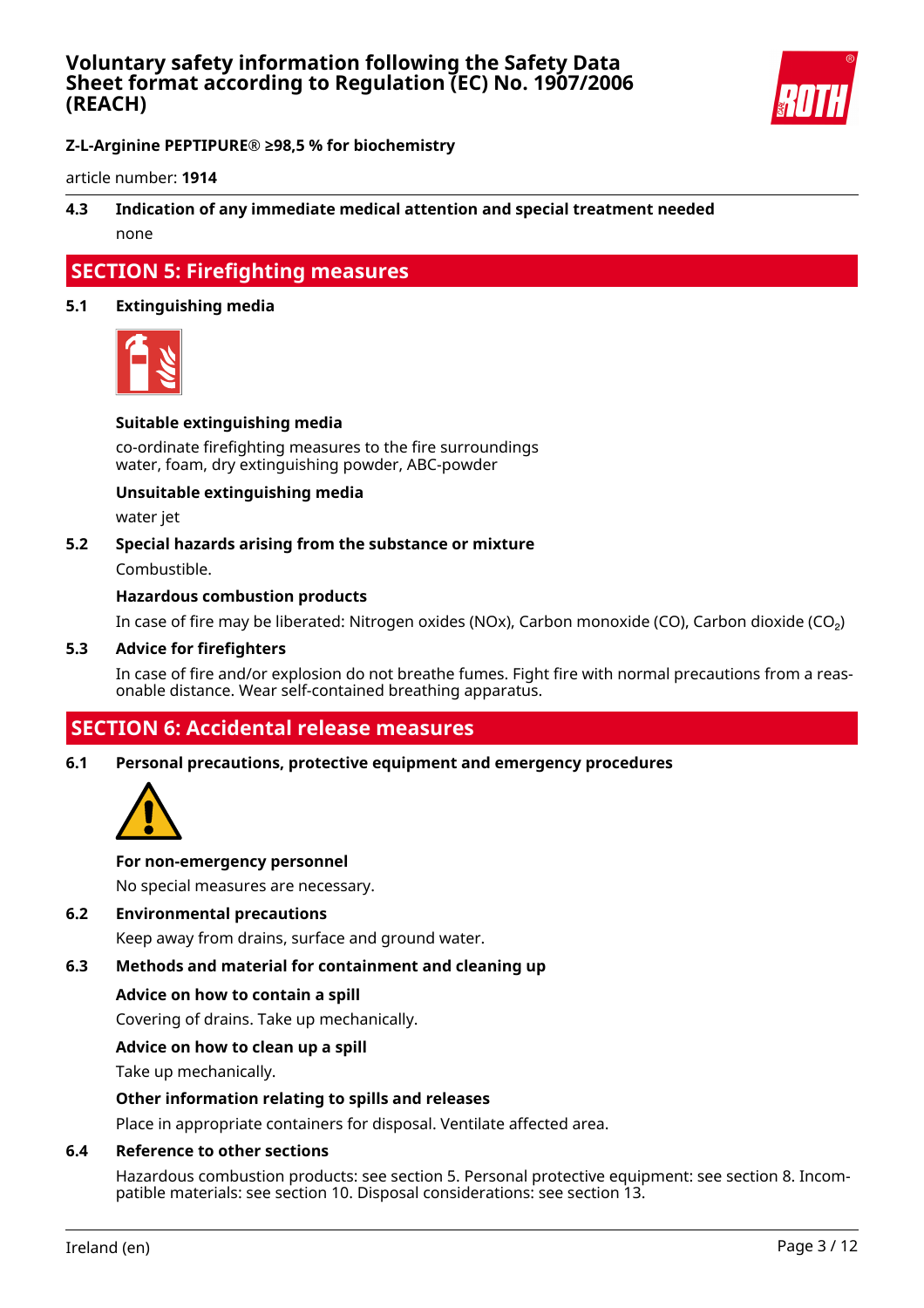

# **Z-L-Arginine PEPTIPURE® ≥98,5 % for biochemistry**

article number: **1914**

# **SECTION 7: Handling and storage**

- **7.1 Precautions for safe handling** No special measures are necessary. **Advice on general occupational hygiene** Keep away from food, drink and animal feedingstuffs.
- **7.2 Conditions for safe storage, including any incompatibilities** Store in a dry place.

**Incompatible substances or mixtures** Observe hints for combined storage.

**Consideration of other advice:**

**Specific designs for storage rooms or vessels**

Recommended storage temperature: 15 – 25 °C

**7.3 Specific end use(s)** No information available.

# **SECTION 8: Exposure controls/personal protection**

### **8.1 Control parameters**

### **National limit values**

### **Occupational exposure limit values (Workplace Exposure Limits)**

This information is not available.

### **8.2 Exposure controls**

# **Individual protection measures (personal protective equipment)**

### **Eye/face protection**



Use safety goggle with side protection.

**Skin protection**



### **• hand protection**

Wear suitable gloves. Chemical protection gloves are suitable, which are tested according to EN 374.

### **• type of material**

NBR (Nitrile rubber)

### **• material thickness**

>0,11 mm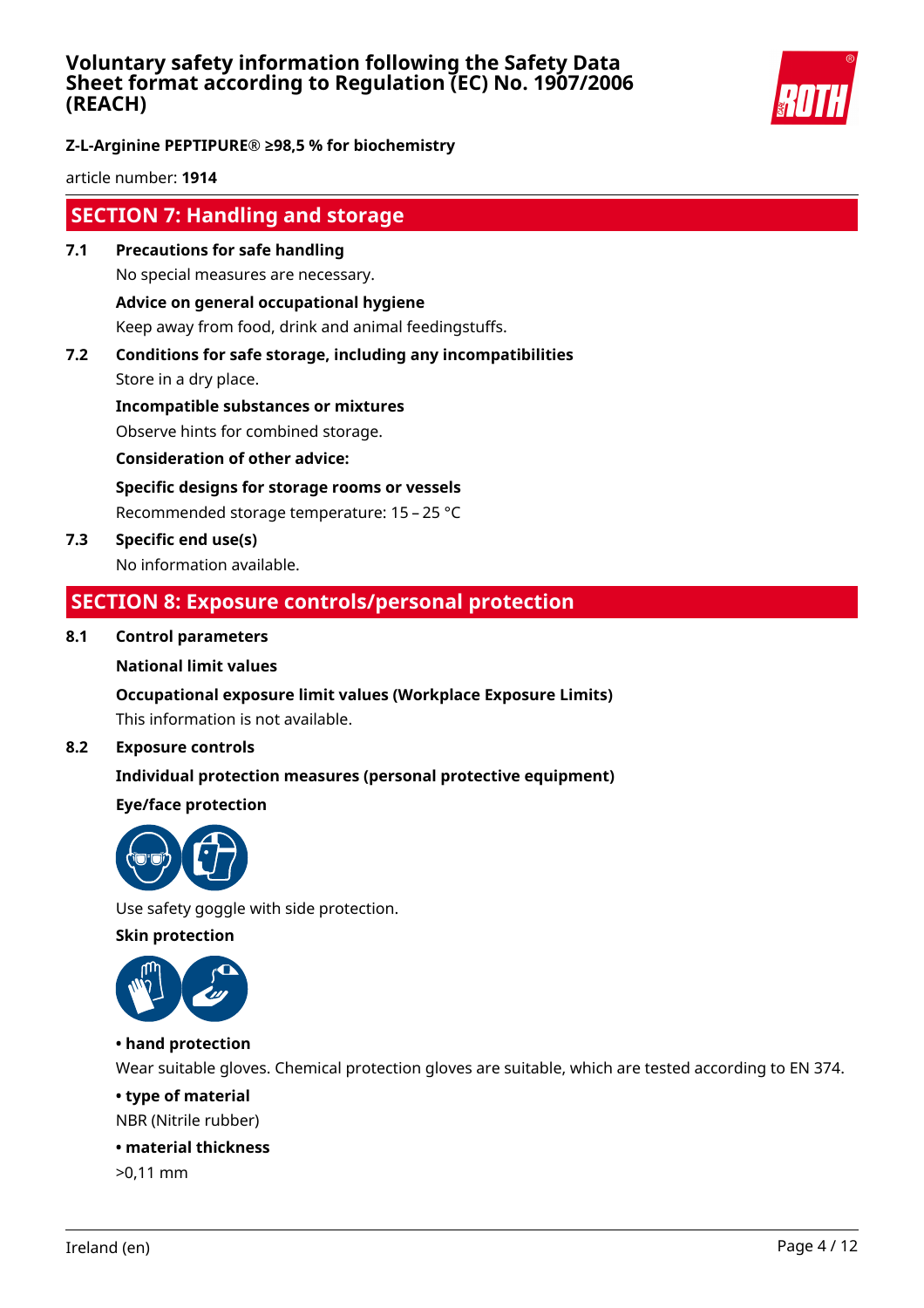

article number: **1914**

### **• breakthrough times of the glove material**

>480 minutes (permeation: level 6)

#### **• other protection measures**

Take recovery periods for skin regeneration. Preventive skin protection (barrier creams/ointments) is recommended.

### **Respiratory protection**



Respiratory protection necessary at: Dust formation. Particulate filter device (EN 143). P1 (filters at least 80 % of airborne particles, colour code: White).

#### **Environmental exposure controls**

Keep away from drains, surface and ground water.

# **SECTION 9: Physical and chemical properties**

### **9.1 Information on basic physical and chemical properties**

| Physical state                                              | solid                                                        |
|-------------------------------------------------------------|--------------------------------------------------------------|
| Form                                                        | powder                                                       |
| Colour                                                      | whitish                                                      |
| Odour                                                       | characteristic                                               |
| Melting point/freezing point                                | 167 - 177 °C                                                 |
| Boiling point or initial boiling point and boiling<br>range | not determined                                               |
| Flammability                                                | this material is combustible, but will not ignite<br>readily |
| Lower and upper explosion limit                             | not determined                                               |
| Flash point                                                 | not applicable                                               |
| Auto-ignition temperature                                   | not determined                                               |
| Decomposition temperature                                   | not relevant                                                 |
| pH (value)                                                  | not applicable                                               |
| Kinematic viscosity                                         | not relevant                                                 |
| Solubility(ies)                                             |                                                              |
| Water solubility                                            | not determined                                               |
| Partition coefficient                                       |                                                              |
| Partition coefficient n-octanol/water (log value):          | this information is not available                            |
| Vapour pressure                                             | not determined                                               |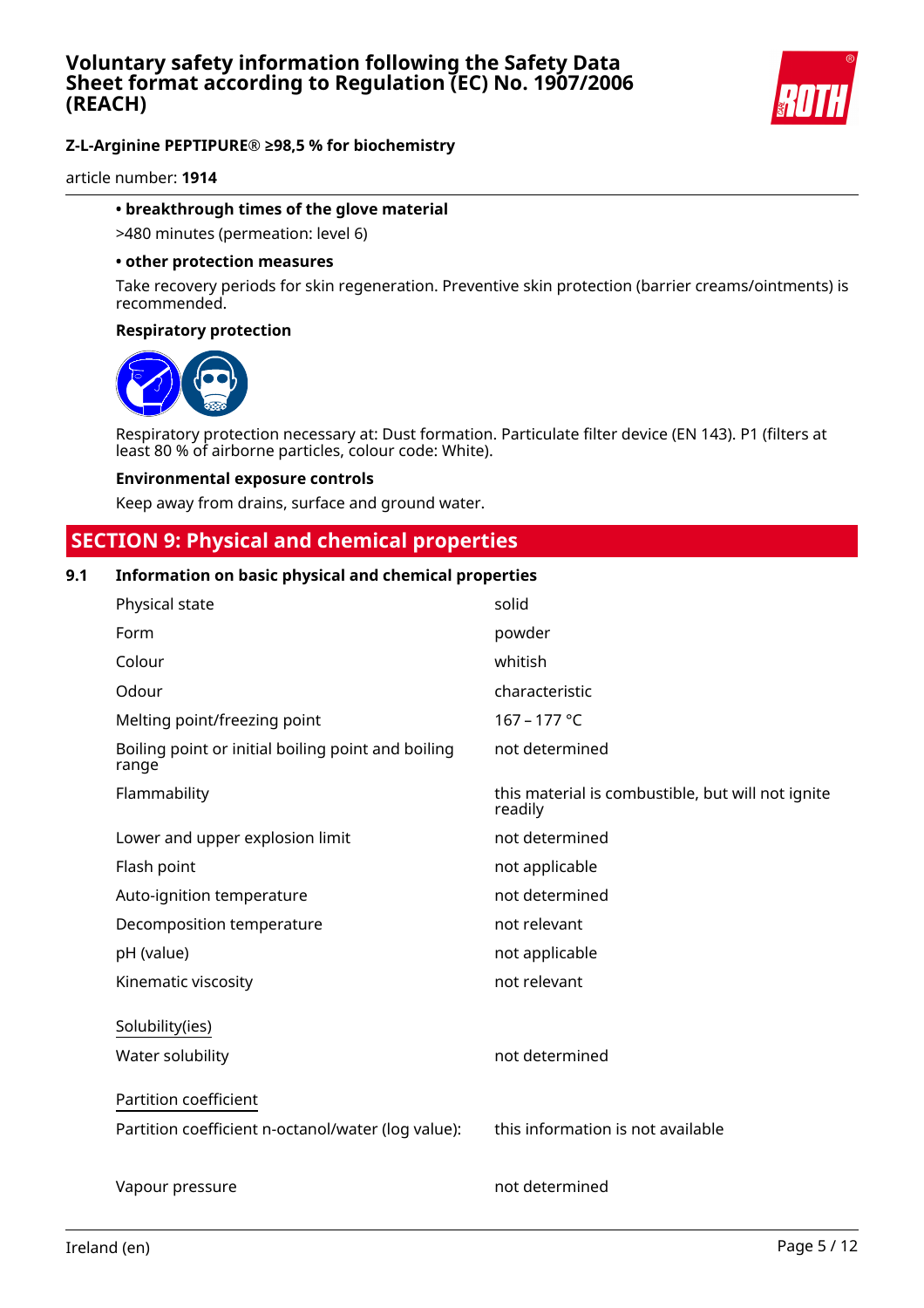

article number: **1914**

|     | Density and/or relative density                        |                                                                |  |
|-----|--------------------------------------------------------|----------------------------------------------------------------|--|
|     | Density                                                | not determined                                                 |  |
|     | Relative vapour density                                | information on this property is not available                  |  |
|     | Particle characteristics                               | No data available.                                             |  |
|     | Other safety parameters                                |                                                                |  |
|     | Oxidising properties                                   | none                                                           |  |
| 9.2 | <b>Other information</b>                               |                                                                |  |
|     | Information with regard to physical hazard<br>classes: | hazard classes acc. to GHS<br>(physical hazards): not relevant |  |
|     | Other safety characteristics:                          | There is no additional information.                            |  |

# **SECTION 10: Stability and reactivity**

### **10.1 Reactivity**

The product in the delivered form is not dust explosion capable; the enrichment of fine dust however leads to the danger of dust explosion.

### **10.2 Chemical stability**

The material is stable under normal ambient and anticipated storage and handling conditions of temperature and pressure.

### **10.3 Possibility of hazardous reactions**

**Violent reaction with:** strong oxidiser, Acids

### **10.4 Conditions to avoid**

UV-radiation/sunlight. Protect from moisture. Keep away from heat.

### **10.5 Incompatible materials**

There is no additional information.

# **10.6 Hazardous decomposition products**

Hazardous combustion products: see section 5.

# **SECTION 11: Toxicological information**

# **11.1 Information on hazard classes as defined in Regulation (EC) No 1272/2008**

### **Classification according to GHS (1272/2008/EC, CLP)**

This substance does not meet the criteria for classification in accordance with Regulation No 1272/ 2008/EC.

### **Acute toxicity**

Shall not be classified as acutely toxic.

### **Skin corrosion/irritation**

Shall not be classified as corrosive/irritant to skin.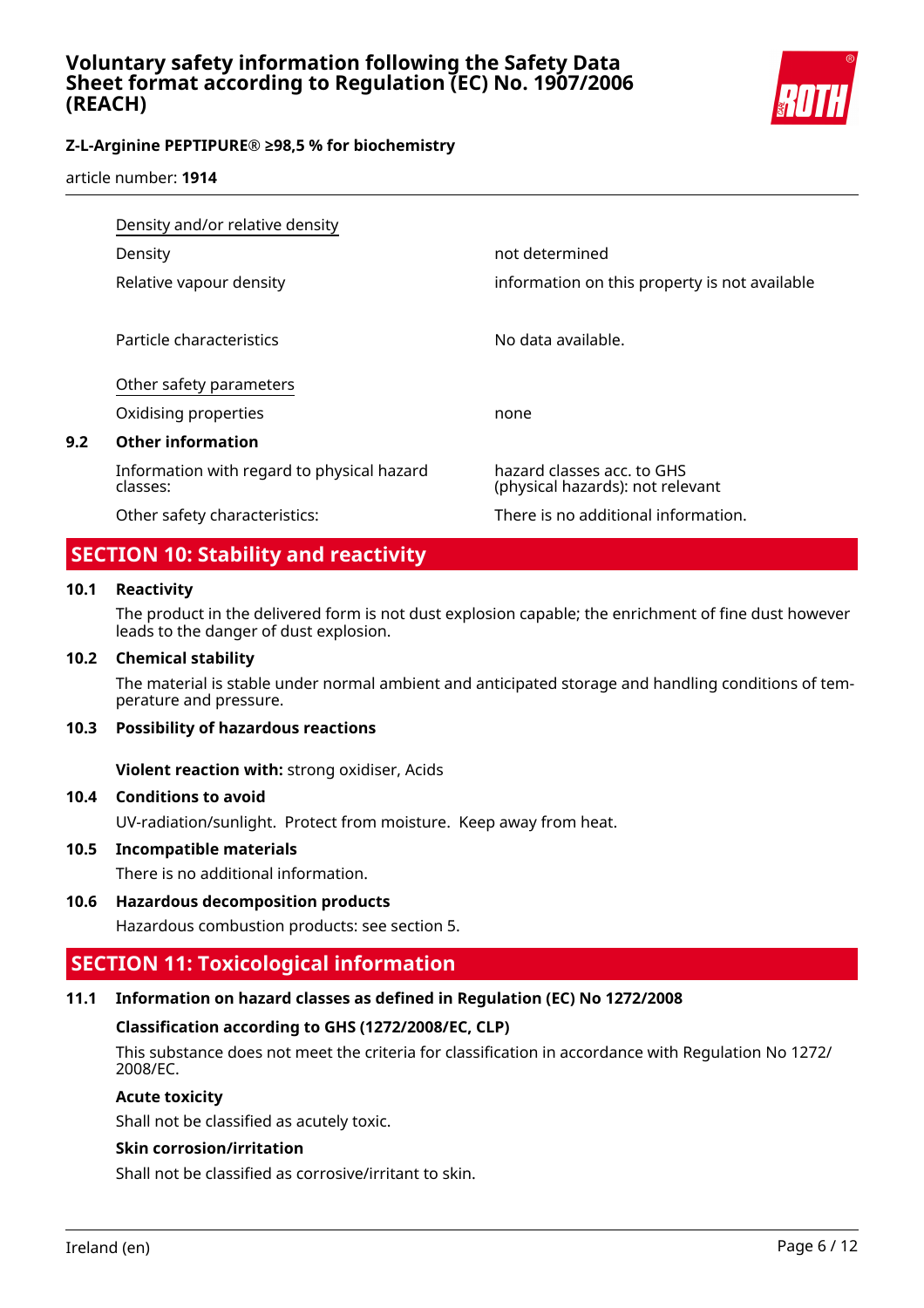

# **Z-L-Arginine PEPTIPURE® ≥98,5 % for biochemistry**

article number: **1914**

# **Serious eye damage/eye irritation**

Shall not be classified as seriously damaging to the eye or eye irritant.

### **Respiratory or skin sensitisation**

Shall not be classified as a respiratory or skin sensitiser.

### **Germ cell mutagenicity**

Shall not be classified as germ cell mutagenic.

#### **Carcinogenicity**

Shall not be classified as carcinogenic.

### **Reproductive toxicity**

Shall not be classified as a reproductive toxicant.

### **Specific target organ toxicity - single exposure**

Shall not be classified as a specific target organ toxicant (single exposure).

### **Specific target organ toxicity - repeated exposure**

Shall not be classified as a specific target organ toxicant (repeated exposure).

#### **Aspiration hazard**

Shall not be classified as presenting an aspiration hazard.

### **Symptoms related to the physical, chemical and toxicological characteristics**

#### **• If swallowed**

Data are not available.

**• If in eyes**

Data are not available.

#### **• If inhaled**

Data are not available.

#### **• If on skin**

Data are not available.

### **• Other information**

Health effects are not known.

# **11.2 Endocrine disrupting properties** Not listed.

### **11.3 Information on other hazards**

There is no additional information.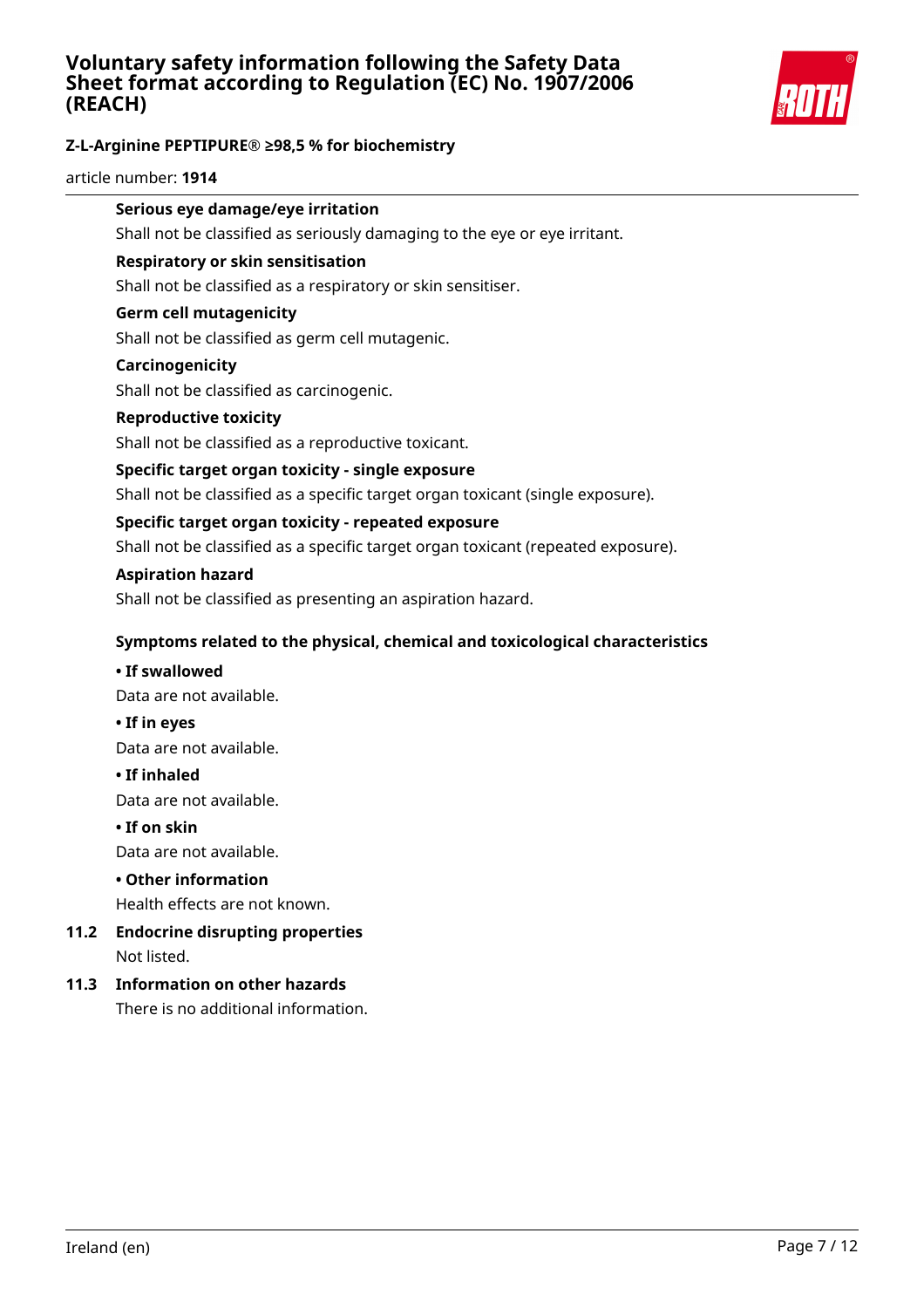

### **Z-L-Arginine PEPTIPURE® ≥98,5 % for biochemistry**

article number: **1914**

# **SECTION 12: Ecological information**

### **12.1 Toxicity**

Shall not be classified as hazardous to the aquatic environment.

#### **Biodegradation**

Data are not available.

# **12.2 Process of degradability**

Theoretical Oxygen Demand with nitrification: 1,797  $mg/m<sub>g</sub>$ Theoretical Oxygen Demand: 1,453 mg/<sub>mg</sub> Theoretical Carbon Dioxide: 1,998 mg/mg

#### **12.3 Bioaccumulative potential**

Data are not available.

#### **12.4 Mobility in soil**

Data are not available.

### **12.5 Results of PBT and vPvB assessment** Data are not available.

### **12.6 Endocrine disrupting properties** Not listed.

**12.7 Other adverse effects**

Data are not available.

# **SECTION 13: Disposal considerations**

#### **13.1 Waste treatment methods**



Consult the appropriate local waste disposal expert about waste disposal.

#### **Sewage disposal-relevant information**

Do not empty into drains.

### **13.2 Relevant provisions relating to waste**

The allocation of waste identity numbers/waste descriptions must be carried out according to the EEC, specific to the industry and process. Waste catalogue ordinance (Germany).

#### **13.3 Remarks**

Waste shall be separated into the categories that can be handled separately by the local or national waste management facilities. Please consider the relevant national or regional provisions.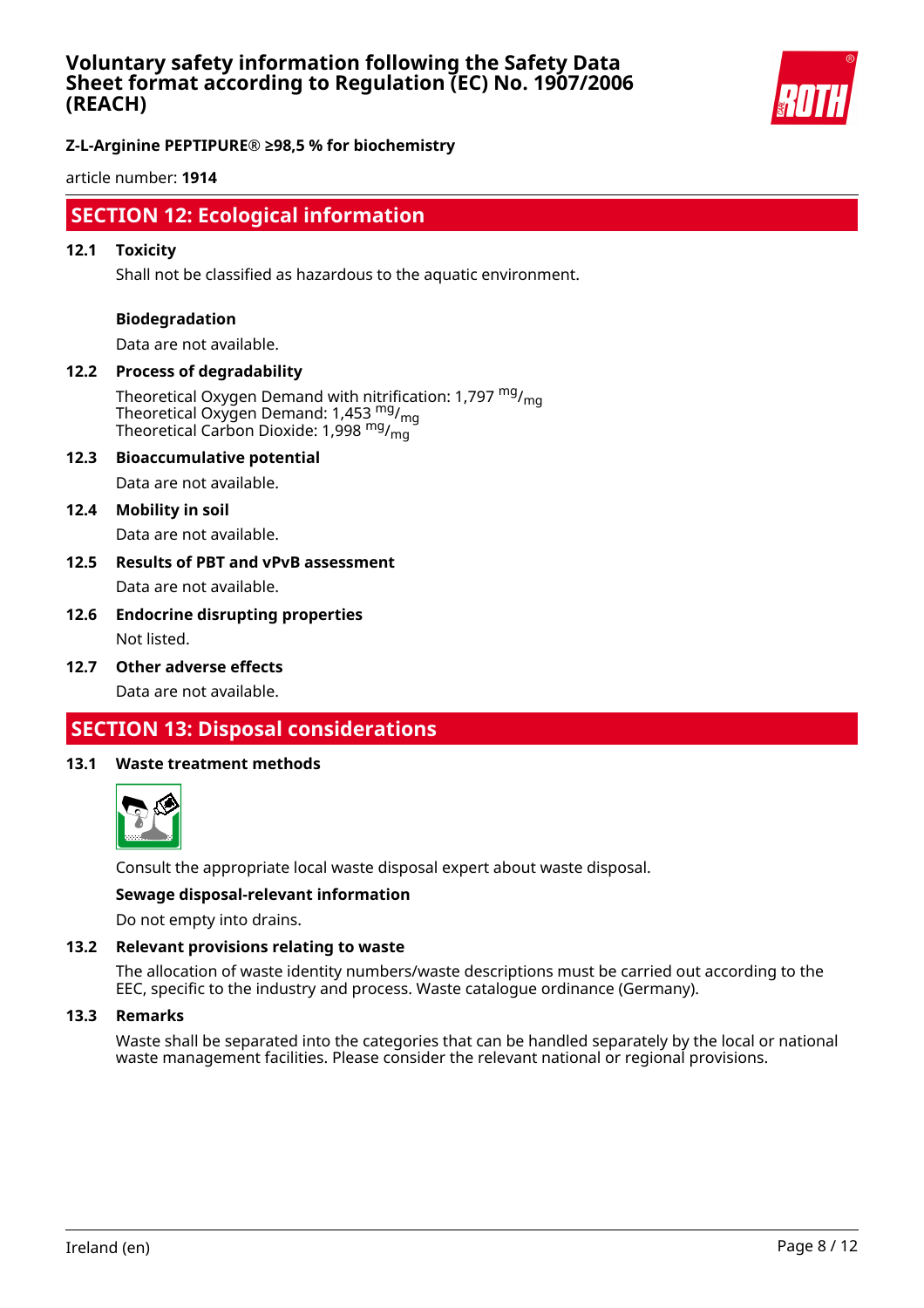

**Z-L-Arginine PEPTIPURE® ≥98,5 % for biochemistry**

article number: **1914**

# **SECTION 14: Transport information**

- **14.1 UN number or ID number not subject to transport regulations**
- **14.2 UN proper shipping name** not assigned
- **14.3 Transport hazard class(es)** none
- **14.4 Packing group not assigned**
- 

**14.5 Environmental hazards** non-environmentally hazardous acc. to the dangerous goods regulations

- **14.6 Special precautions for user** There is no additional information.
- **14.7 Maritime transport in bulk according to IMO instruments** The cargo is not intended to be carried in bulk.
- **14.8 Information for each of the UN Model Regulations**

# **Transport of dangerous goods by road, rail and inland waterway (ADR/RID/ADN) - Additional information**

Not subject to ADR, RID and ADN.

**International Maritime Dangerous Goods Code (IMDG) - Additional information** Not subject to IMDG.

**International Civil Aviation Organization (ICAO-IATA/DGR) - Additional information** Not subject to ICAO-IATA.

# **SECTION 15: Regulatory information**

### **15.1 Safety, health and environmental regulations/legislation specific for the substance or mixture**

**Relevant provisions of the European Union (EU)**

### **Restrictions according to REACH, Annex XVII**

not listed

# **List of substances subject to authorisation (REACH, Annex XIV)/SVHC - candidate list** Not listed.

**Seveso Directive**

| 2012/18/EU (Seveso III) |                                              |                                                                                            |              |
|-------------------------|----------------------------------------------|--------------------------------------------------------------------------------------------|--------------|
| <b>No</b>               | <b>Dangerous substance/hazard categories</b> | Qualifying quantity (tonnes) for the application of lower and upper-tier re-<br>quirements | <b>Notes</b> |
|                         | not assigned                                 |                                                                                            |              |

### **Deco-Paint Directive**

VOC content  $\begin{array}{ccc} \vert & 0 \end{array}$ 

**Industrial Emissions Directive (IED)**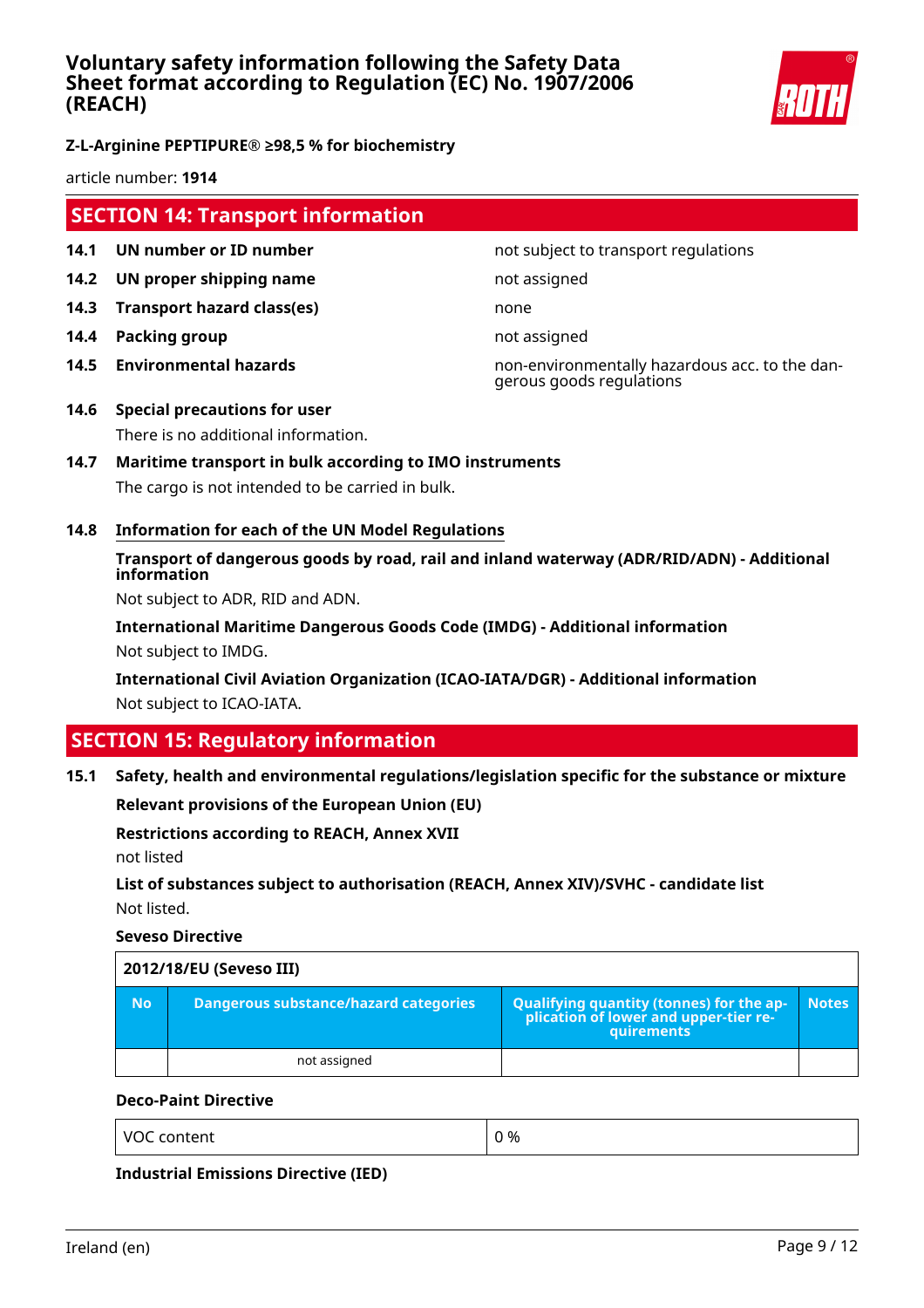

article number: **1914**

| VOC content                                                                                                                            | 0 % |
|----------------------------------------------------------------------------------------------------------------------------------------|-----|
| Directive on the restriction of the use of certain hazardous substances in electrical and<br>electronic equipment (RoHS)<br>not listed |     |
| Regulation concerning the establishment of a European Pollutant Release and Transfer<br><b>Register (PRTR)</b>                         |     |
| not listed                                                                                                                             |     |
| Water Framework Directive (WFD)<br>not listed                                                                                          |     |
| Regulation on the marketing and use of explosives precursors<br>not listed                                                             |     |
| <b>Regulation on drug precursors</b><br>not listed                                                                                     |     |
| Regulation on substances that deplete the ozone layer (ODS)<br>not listed                                                              |     |

### **Regulation concerning the export and import of hazardous chemicals (PIC)**

not listed

### **Regulation on persistent organic pollutants (POP)**

not listed

### **Other information**

Directive 94/33/EC on the protection of young people at work. Observe employment restrictions under the Maternity Protection Directive (92/85/EEC) for expectant or nursing mothers.

### **National inventories**

| <b>Country</b> | <b>Inventory</b> | <b>Status</b>       |
|----------------|------------------|---------------------|
| CA             | <b>NDSL</b>      | substance is listed |
| EU             | <b>ECSI</b>      | substance is listed |
| JP             | ISHA-ENCS        | substance is listed |
| TW             | <b>TCSI</b>      | substance is listed |
| US             | <b>TSCA</b>      | substance is listed |

**Legend** ECSI EC Substance Inventory (EINECS, ELINCS, NLP) ISHA-ENCS Inventory of Existing and New Chemical Substances (ISHA-ENCS) NDSL Non-domestic Substances List (NDSL) TESHA-ENCS Inventory of Existence Inventory (LINECS, LEINVIS<br>
NDSL Non-domestic Substances List (NDSL)<br>
TCSI Taiwan Chemical Substance Inventory<br>
TSCA Toxic Substance Control Act Toxic Substance Control Act

# **15.2 Chemical Safety Assessment**

No Chemical Safety Assessment has been carried out for this substance.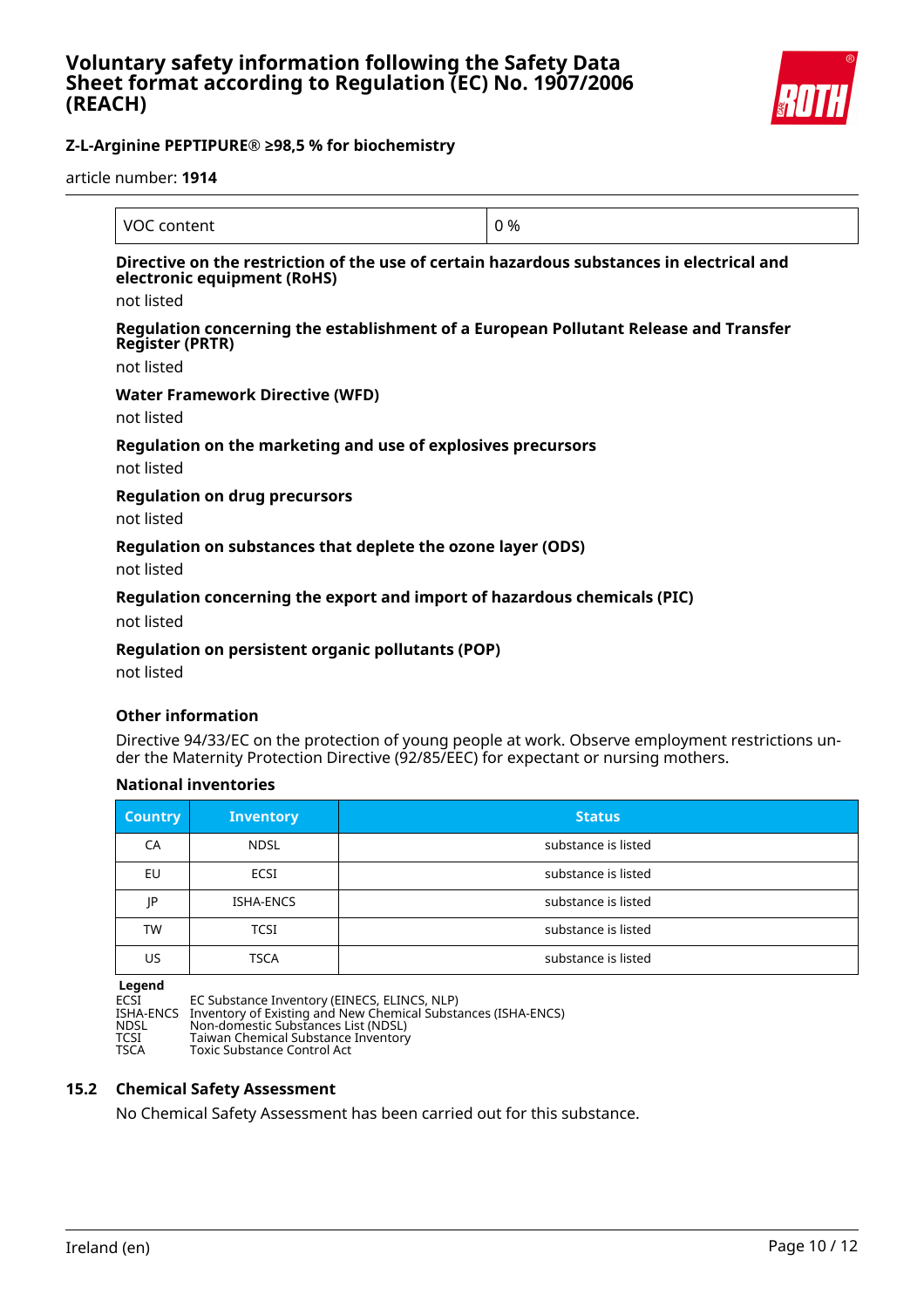

### **Z-L-Arginine PEPTIPURE® ≥98,5 % for biochemistry**

article number: **1914**

# **SECTION 16: Other information**

### **Indication of changes (revised safety data sheet)**

Alignment to regulation: Regulation (EC) No. 1907/2006 (REACH), amended by 2020/878/EU

### Restructuring: section 9, section 14

| <b>Section</b> | <b>Former entry (text/value)</b>                      | <b>Actual entry (text/value)</b>                                                                                             | Safety-<br>relev-<br>ant |
|----------------|-------------------------------------------------------|------------------------------------------------------------------------------------------------------------------------------|--------------------------|
| 2.2            | Signal word:<br>not required                          |                                                                                                                              | yes                      |
| 2.3            | Other hazards:<br>There is no additional information. | Other hazards                                                                                                                | yes                      |
| 2.3            |                                                       | Results of PBT and vPvB assessment:<br>According to the results of its assessment, this<br>substance is not a PBT or a vPvB. | yes                      |

### **Abbreviations and acronyms**

| Abbr.           | <b>Descriptions of used abbreviations</b>                                                                                                                                                                                       |
|-----------------|---------------------------------------------------------------------------------------------------------------------------------------------------------------------------------------------------------------------------------|
| <b>ADN</b>      | Accord européen relatif au transport international des marchandises dangereuses par voies de naviga-<br>tion intérieures (European Agreement concerning the International Carriage of Dangerous Goods by In-<br>land Waterways) |
| <b>ADR</b>      | Accord relatif au transport international des marchandises dangereuses par route (Agreement concern-<br>ing the International Carriage of Dangerous Goods by Road)                                                              |
| CAS             | Chemical Abstracts Service (service that maintains the most comprehensive list of chemical substances)                                                                                                                          |
| <b>CLP</b>      | Regulation (EC) No 1272/2008 on classification, labelling and packaging of substances and mixtures                                                                                                                              |
| <b>DGR</b>      | Dangerous Goods Regulations (see IATA/DGR)                                                                                                                                                                                      |
| EC No           | The EC Inventory (EINECS, ELINCS and the NLP-list) is the source for the seven-digit EC number, an identi-<br>fier of substances commercially available within the EU (European Union)                                          |
| <b>EINECS</b>   | European Inventory of Existing Commercial Chemical Substances                                                                                                                                                                   |
| <b>ELINCS</b>   | European List of Notified Chemical Substances                                                                                                                                                                                   |
| <b>GHS</b>      | "Globally Harmonized System of Classification and Labelling of Chemicals" developed by the United Na-<br>tions                                                                                                                  |
| <b>IATA</b>     | <b>International Air Transport Association</b>                                                                                                                                                                                  |
| <b>IATA/DGR</b> | Dangerous Goods Regulations (DGR) for the air transport (IATA)                                                                                                                                                                  |
| <b>ICAO</b>     | International Civil Aviation Organization                                                                                                                                                                                       |
| <b>IMDG</b>     | International Maritime Dangerous Goods Code                                                                                                                                                                                     |
| <b>NLP</b>      | No-Longer Polymer                                                                                                                                                                                                               |
| PBT             | Persistent, Bioaccumulative and Toxic                                                                                                                                                                                           |
| <b>REACH</b>    | Registration, Evaluation, Authorisation and Restriction of Chemicals                                                                                                                                                            |
| <b>RID</b>      | Règlement concernant le transport International ferroviaire des marchandises Dangereuses (Regula-<br>tions concerning the International carriage of Dangerous goods by Rail)                                                    |
| <b>SVHC</b>     | Substance of Very High Concern                                                                                                                                                                                                  |
| <b>VOC</b>      | Volatile Organic Compounds                                                                                                                                                                                                      |